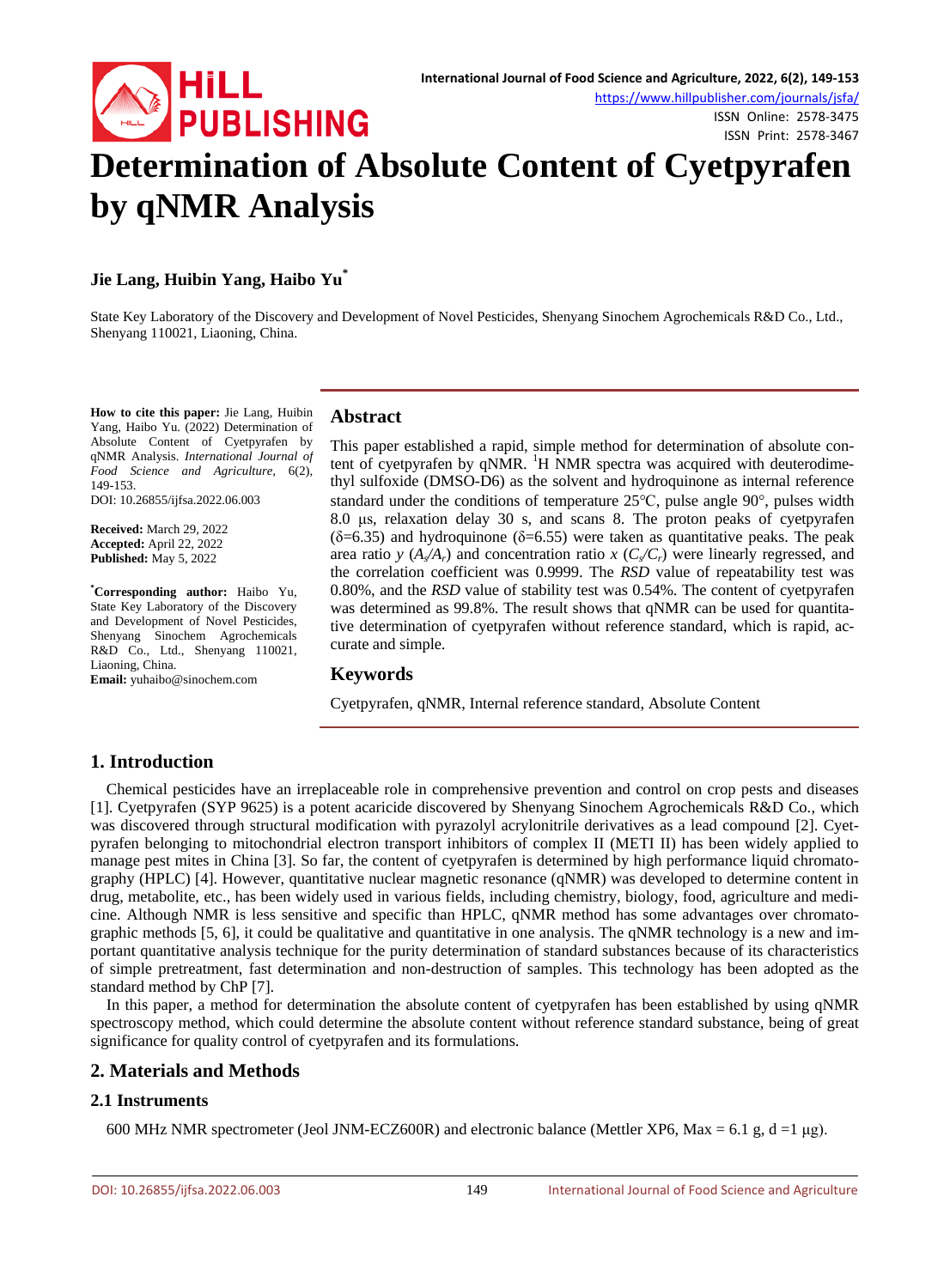#### **2.2 Reagents**

Deuterodimethyl sulfoxide (DMSO-D6, D 99.9% and 0.03% TMS) was purchased from Sigma-Aldrich, hydroquinone (GC, 99.5%) was purchased from Aladdin, and cyetpyrafen standard was provided by Shenyang Sinochem Agrochemicals R & D Co. The structural formula of cyetpyrafen is shown in Figure 1.



**Figure 1. Structural formula of cyetpyrafen.**

#### **2.3 Experimental conditions**

In this procedure, the NMR spectra was collected under following conditions: temperature 25℃; pulse angle 90°, pulse width 8.0 μs; relaxation delay 30 s; scans 8.

#### **2.4 Preparation of samples**

#### **2.4.1 Internal reference standard solution**

8 mg (± 0.01mg) hydroquinone was accurately weighed and dissolved in 10mL (±0.01mL) DMSO-D6, preparing to 0.7 mg/mL solution.

#### **2.4.2 Sample solution**

In order to prepare sample solution, 6 mg cyetpyrafen  $(\pm 0.01 \text{ mg})$  was accurately weighed and put into a 5 mm NMR tube, and dissolved in 0.5 mL internal reference standard solution, mixed the solution until obtained a clear solution.

#### **2.5 Determination method**

NMR spectra were collected under acquisition conditions stipulated in "2.3". The quantitative peaks of cyetpyrafen and hydroquinone were integrated respectively, and the content of cyetpyrafen in the sample was calculated by the following formula:

$$
W_s(\%) = \frac{\binom{A_S}{N_s} \times M_S \times C_r}{\binom{A_r}{N_r} \times M_r \times C_s} \times W_r
$$

Here,  $A_s$  is the peak area of cyetpyrafen;  $A_r$  is the peak area of hydroquinone;  $N_s$  is the proton number of the quantitative peak of cyetpyrafen;  $N_r$  is the proton number of the quantitative peak of hydroquinone;  $C_s$  is the concentration of cyetpyrafen;  $C_r$  is the concentration of hydroquinone;  $M_s$  is the molecular mass of hydroquinone;  $W_r$  is the content of hydroquinone.

### **3. Results and Discussion**

#### **3.1 Selection of internal reference standard and quantitative characteristic peak**

Cyetpyrafen were dissolved in DMSO-D6 and 1H NMR spectra were collected. Obtained spectra is given in Figure 2. The peak attribution of cyetpyrafen was Proton-NMR (600 MHz, DMSO-D6)  $\delta$  7.43 (d, J = 8.3 Hz, 2n), 7.09 (d, J = 8.3 Hz, 2n), 6.35 (s, 1n), 3.50 (q, J = 7.1 Hz, 2n), 2.16 (s, 3n), 1.26 (d, J = 21.3 Hz, 18n), 0.83 (t, J = 7.2 Hz, 3n). The results showed that there were isolated unimodal peaks when  $\delta = 6.35$ , and there was no interference with peaks when  $\delta = 6.35$ , so the proton with  $\delta = 6.35$  was selected as the characteristic peak for quantitative investigation.

A good internal reference standard should meet the following conditions: a. do not react with any component in the sample; b. preferably show a single peak; c. should be dissolved in a deuterated reagent. In this paper, maleic acid, dimethyl terephthalate and hydroquinone were tried to be the solvent. The solubility and characteristic peaks of the above internal reference standards in DMSO-D6 were investigated respectively. The results are shown in Table 1. The three internal reference standards are all soluble in DMSO-D6, but the chemical shift of the characteristic peak of maleic acid is too close to those of cyetpyrafen, dimethyl terephthalate has two sets of signals, hydroquinone has only one set of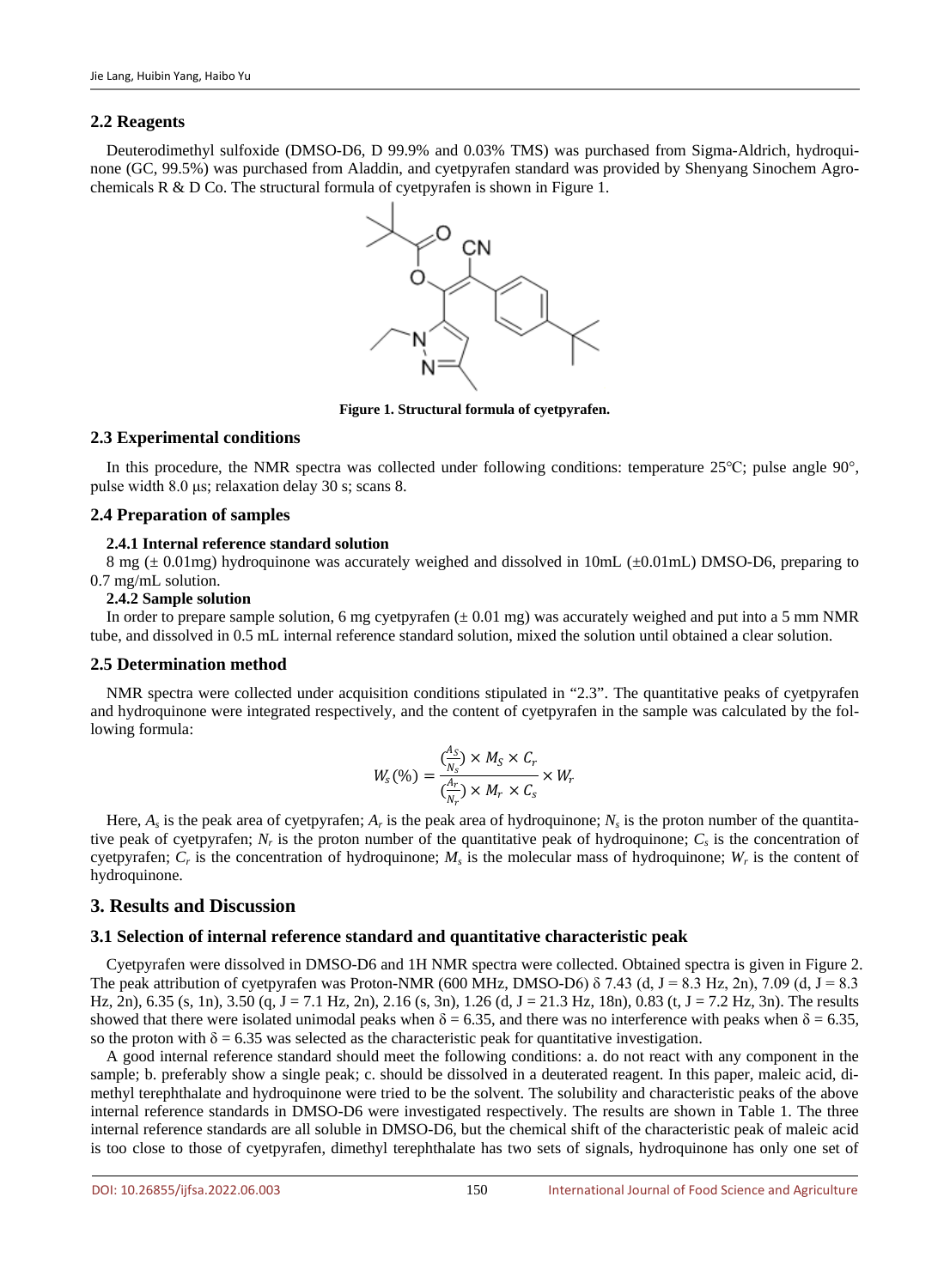signals, and it was well separated from the cyetpyrafen peak, therefore hydroquinone was finally chosen to be the internal reference standard. The proton peak of hydroquinone with  $\delta = 6.55$  was chosen as the characteristic peak for quantitative analysis. The <sup>1</sup>H NMR spectra of sample solution is given in Figure 3.



**Figure 2. <sup>1</sup> H NMR spectra of cyetpyrafen.**

**Table 1. Internal Reference Standard Study Result**



**Figure 3. <sup>1</sup> H NMR spectra of test samples.**

Note: A. Quantitative peak of cyetpyrafen; B. Quantitative peak of hydroquinone.

# **3.2 Limit of quantification (LOQ)**

The limit of quantification (LOQ) for cyetpyrafen was determined at a signal-to-noise ratio of 10:1, by using a series of dilute solutions, which had known concentrations of cyetpyrafen. LOQ was obtained at  $11.91 \mu g/mL$ .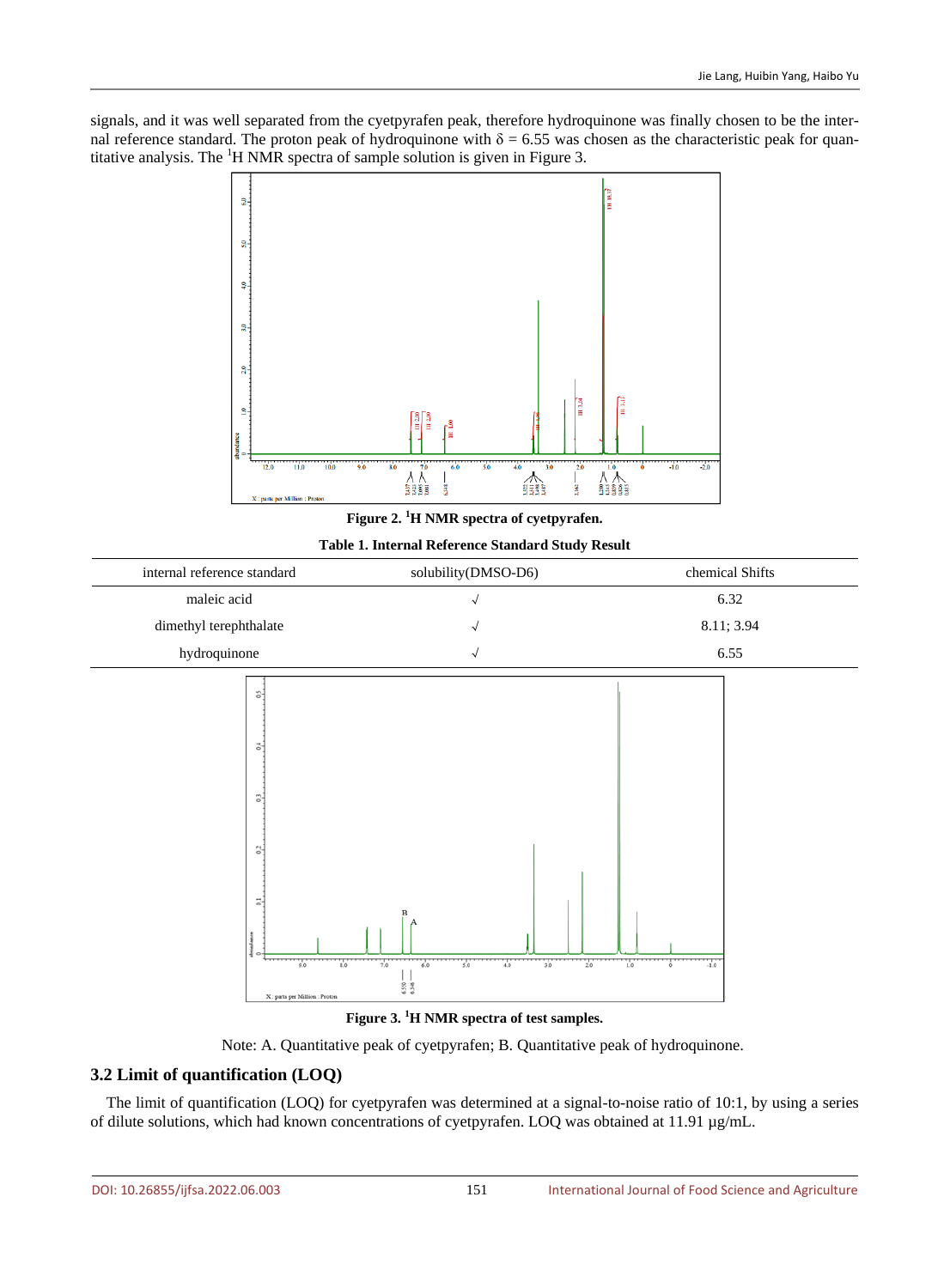# **3.3 Linear relation**

In order to perform the linearity study of cyetpyrafen, five different concentration solutions were prepared. Firstly 4, 6, 8, 10 and 12 mg of cyetpyrafen were weighed respectively and were dissolved in 0.5 mL internal reference standard solution, then linearity study sample solution were obtained. The <sup>1</sup>H NMR spectra were collected under the NMR acquisition conditions described in "2.3", and the characteristic peaks of cyetpyrafen and hydroquinone were integrated, respectively.

Least squares linear regression was performed using the peak area ratio *y* of cyetpyrafen and hydroquinone and the mass ratio *x* of cyetpyrafen and hydroquinone, and the regression equation was *y*=0.0706x-0.0082, with the correlation coefficient *r*=0.9999. The results showed that the content of cyetpyrafen was determined by qNMR in the concentration range of  $8 \sim 24$  mg/mL.

# **3.4 Repeatability**

In order to perform the repeatability study of cyetpyrafen, 5mg cyetpyrafen  $(\pm 0.01 \text{ mg})$  was accurately weighed and put into a 5 mm NMR tube, and dissolved in 0.5 mL internal reference standard solution, and six sample solutions were prepared respectively. The absolute content of cyetpyrafen in six solutions was determined respectively, and the *RSD* value was 0.80%. The results showed that this method had excellent repeatability. The results of repeatability are presented in Table 2.

| No. | $m_s$ (mg) | $A_s/A_r$ | $W_{s}(%)$ | RSD(%) |  |  |
|-----|------------|-----------|------------|--------|--|--|
|     | 5.407      | 0.97      | 101.2      | 0.80   |  |  |
| 2   | 5.456      | 0.96      | 99.3       |        |  |  |
| 3   | 5.257      | 0.93      | 99.8       |        |  |  |
| 4   | 5.193      | 0.91      | 98.9       |        |  |  |
| 5   | 5.034      | 0.89      | 99.8       |        |  |  |
| 6   | 5.083      | 0.90      | 99.9       |        |  |  |

|  |  | Table 2. Repeatability of determination of cyetpyrafen content (n=6) |  |  |
|--|--|----------------------------------------------------------------------|--|--|
|--|--|----------------------------------------------------------------------|--|--|

### **3.5 Stability of solution**

The No. 2 sample in "3.3" was stored at room temperature for 24h, and measured at 0, 4, 8, 12 and 24 h, respectively. The content of cyetpyrafen was calculated, and the *RSD* value was 0.54%. The results showed that the sample was very stable within 24 h after preparation. The results are shown in Table 3.

| Table 5. Stability of Cycley area solution |            |             |        |  |  |  |
|--------------------------------------------|------------|-------------|--------|--|--|--|
| $A_s/A_r$                                  | $W_{s}(%)$ | Mean $(\%)$ | RSD(%) |  |  |  |
| 0.96                                       | 99.3       |             |        |  |  |  |
| 0.97                                       | 100.3      |             |        |  |  |  |
| 0.96                                       | 99.3       | 99.6        | 0.54   |  |  |  |
| 0.96                                       | 99.3       |             |        |  |  |  |
| 0.96                                       | 99.3       |             |        |  |  |  |
|                                            |            |             |        |  |  |  |

# **Table 3. Stability of cyetpyrafen solution**

### **3.6 Accuracy**

The accuracy study of the qNMR method was determined by comparing with another method. The content of cyetpyrafen was determined by qNMR method and HPLC method respectively. The content determined by qNMR was 99.8%, compared with the content determined by HPLC (99.6%). There are no significant differences in results, and the relative error with the HPLC content was 0.2%.

### **4. Conclusion**

The absolute content of cyetpyrafen sample was determined by qNMR and compared with the HPLC content. The results showed that the method was rapid and accurate, which had good linearity, repeatability, solution stability and accuracy. It could not only be used to determine the absolute content of cyetpyrafen without reference standard, but also